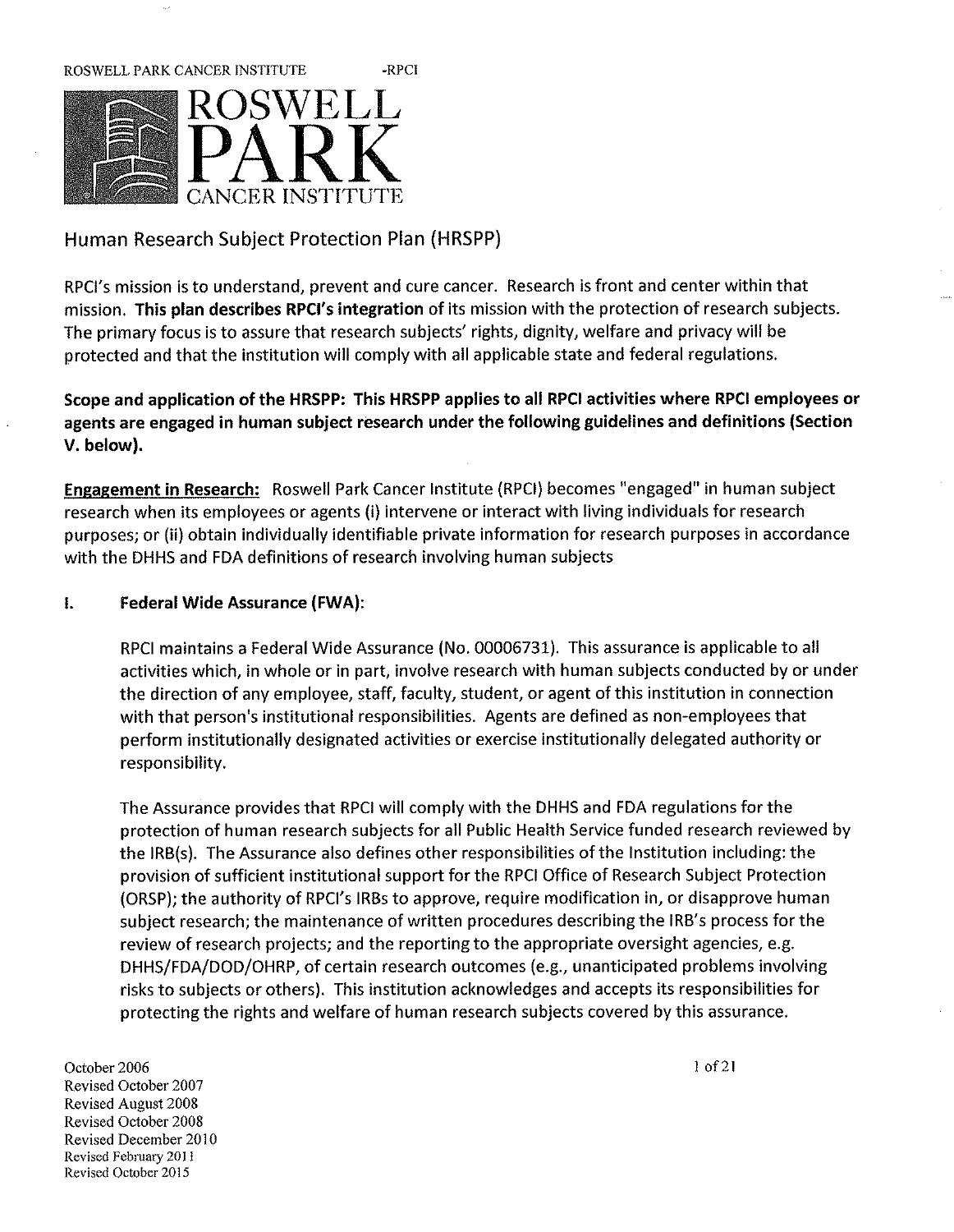# II. All research will be guided by ethical principles:

These guiding ethical principles are embodied in the Belmont Report: Ethical Principles and Guidelines for the Protection of Human Subjects of Research issued by the National Commission for the Protection of Human Subjects of Biomedical and Behavioral Research in 1979, and their revisions. RPCI accepts the Belmont Report's principles of respect for persons, beneficence and justice as critical for the ethical conduct of human subject research.

# III. RPCI will be compliant with research regulations:

All human subject research will be reviewed and, if appropriate, approved by the institutional review board (IRB), except for those categories specifically exempted by 45 CFR 46. Exempt studies will be submitted to and reviewed by the ORSP, and a letter of exemption will be issued if the federal requirements for exemption are met.

This HRSPP applies to all research involving human subjects conducted at RPCI as well as to RPCI research conducted, supported, or otherwise subject to regulation by the federal government outside the United States. When research covered by this policy takes place in foreign countries, procedures normally followed in those countries to protect human subjects may differ from those followed in the United States. In these circumstances, if the institution in the foreign country has an FWA or if the DHHS OHRP determines that the procedures prescribed by that institution afford protections that are at least equivalent to those provided for by the US, then RPC! may do research there, following that country's policies.

# SCIENTIFIC MISCONDUCT

Roswell Park Cancer Institute {RPCI) requires the highest standards of ethical practice and integrity in the conduct of its research. The staff is expected to maintain these standards and to conduct research in a manner that is above reproach and suspicion. All employees are required to report actual or suspected instances of research misconduct.

For purposes hereof, "misconduct" means fabrication, falsification, or plagiarism in proposing, performing, or reviewing research or in reporting research results.

- ® Fabrication is making up data or results and recording or reporting them.
- Falsification is manipulating research materials, equipment or processes or changing or omitting data or results such that the research is not accurately represented in the research record.
- Plagiarism is the appropriation of another person's ideas, processes, results, or words without giving appropriate credit.

Finding of misconduct requires that:

• There be a significant departure from accepted practices of the relevant research<br>
community; and<br>  $\frac{2.066}{2.05}$ <br>  $\frac{2.0621}{2.05}$ community; and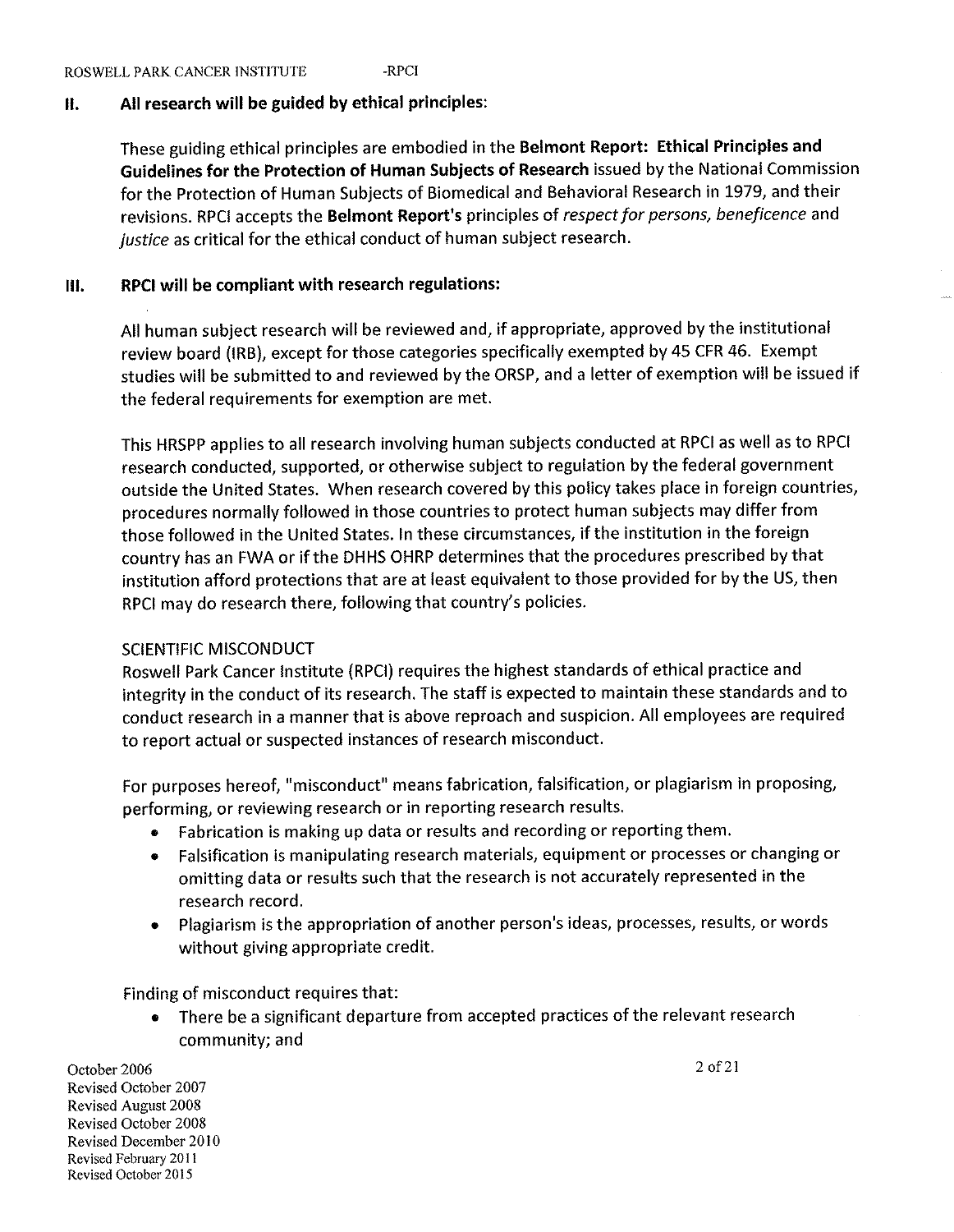- The misconduct be committed intentionally, knowingly, or recklessly; and
- The allegation be proven by a preponderance of the evidence (42 CFR Part 93.104)

Misconduct determinations are managed through Roswell Park Cancer Institute Policy 1204.1 Research Misconduct

Any allegations of undue influence are initially assessed for merit by the Director of ORSP. Alternate individuals are assigned to fulfill these responsibilities in the event of a conflict of interest with the allegation of undue influence. In the event of a conflict of interest, the individual responsible for review must recuse themselves from the review and the next individual responsible for review takes his or her place in the following order:

- ORSP Director;
- 10;
- Referred to RPCI general counsel if necessary..

### UNDUE INFLUENCE

Reports of undue influence are initially reviewed by an uninvoived IRB Chair to determine if the allegation has merit. If the IRB Chair finds the allegation has merit, the 10 forms an investigative committee of uninvolved investigators and/or IRB members to gather and review information related to the allegation.

• Any member of the investigative committee having a conflict of interest with the allegation of undue influence is expected to identify the existence of a conflict and recuse themselves from the committee's discussion of the matter.

Determinations resulting from the appropriate committee's review of the allegations may include the following:

- No response necessary, there was no intent for undue influence and there was no resultant influence on an IRB determination, OPRS staff process, or within the HSPP program; or
- 9 Undue influence occurred; the appropriate committee will develop a corrective action plan, which may include possible sanctions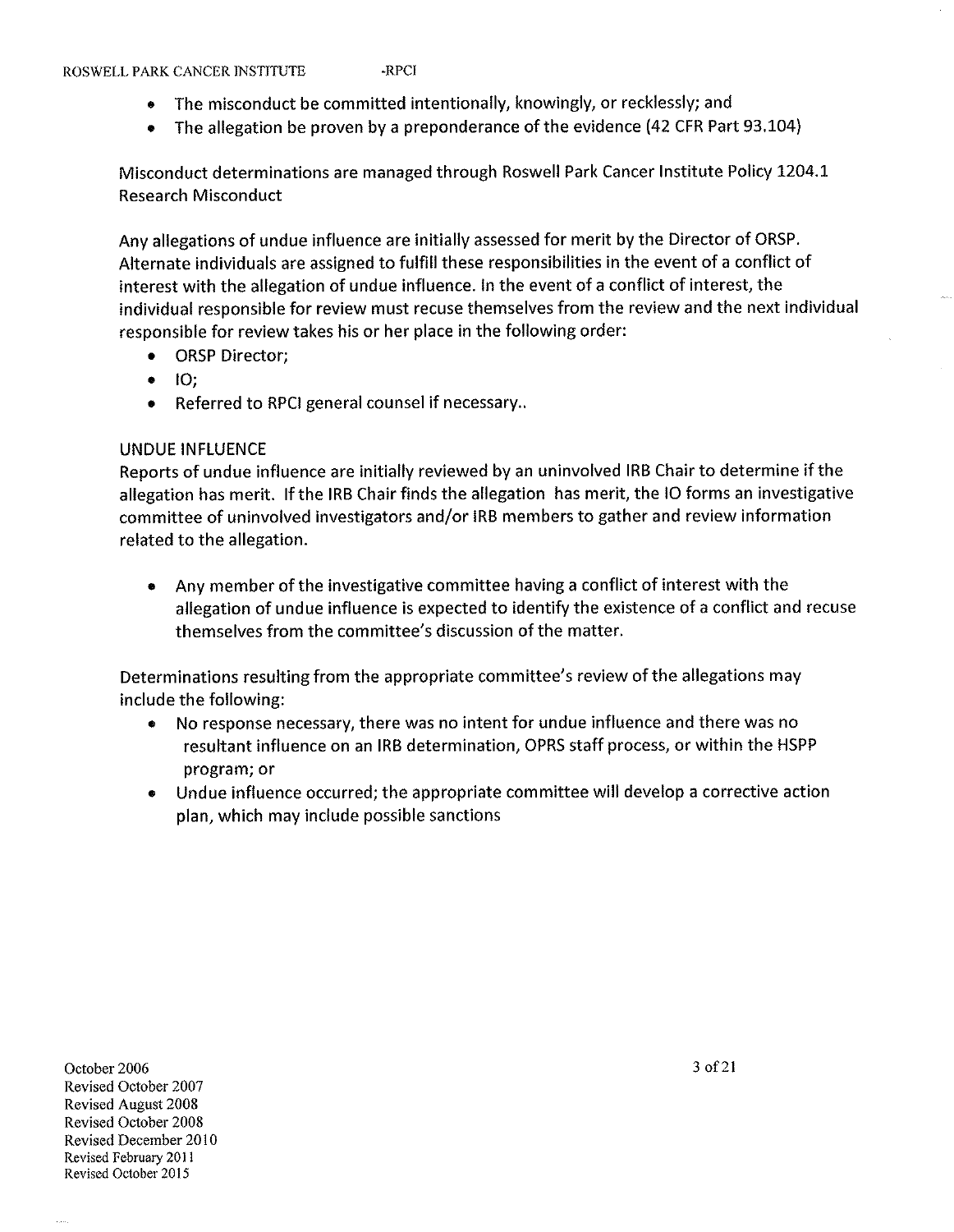## A. Conduct of Research:

The involvement of human subjects in research will not be permitted until the IRB has:

- Determined that RPCI is engaged in research
- Determined that human subject research is being done
- Reviewed and approved the research protocol and consent form or application for waiver or alteration of consent and, HIPAA authorization or waiver, as appropriate.

RPCI conducts or oversees therapeutic and non-therapeutic biomedical and limited social science studies with a primary focus on the understanding, preventing and curing of cancer. The categories of participants who are involved in research include adults with no decision-making impairment, adults with decision-making impairment, children, prisoners, employees, and/or students.

RPCI does not conduct research solely involving certain categories of participants, namely fetuses, prisoners, adults with decision-making impairment, or pregnant women. However, adults with decision-making impairment, prisoners and pregnant women are not excluded from enrollment in an intervention or non-intervention study if they meet the eligibility criteria.

RPCI does not perform planned emergency research involving waiver of informed consent. It does however perform research under Emergency Use provisions of 21CFR 56.102 (d): Emergency use means the use of a test article on a human subject in a lifethreatening situation in which no standard acceptable treatment is available, and in which there is not sufficient time to obtain IRB approval." RPCI has the ability to convene an IRB meeting within 24-72 hours to review and approve single patient IND use in urgent or life-threatening situations.

It is the policy of RPCI that unless informed consent has been waived or altered by the IRB in accordance with 45 CFR 46.116, no research investigator shall involve any human as a subject in research unless the investigator has obtained the legally effective consent of the subject or the subject's legally authorized representative (LAR).

#### B. Affiliations:

RPCI has formal institutional affiliation agreements with regional hospitals, academic institutions, and individual physicians or groups. RPCI's Federal wide Assurance (FWA) designates RPCI IRB(s) as the IRB(s) of record for research carried out in RPCI facilities. The RPCI IRB will rely on the National Cancer Institute Central IRB (NCI CIRB) as the IRB of record for eligible adult and pediatric national cooperative group studies. For non-RPCI October 2006 4 of 21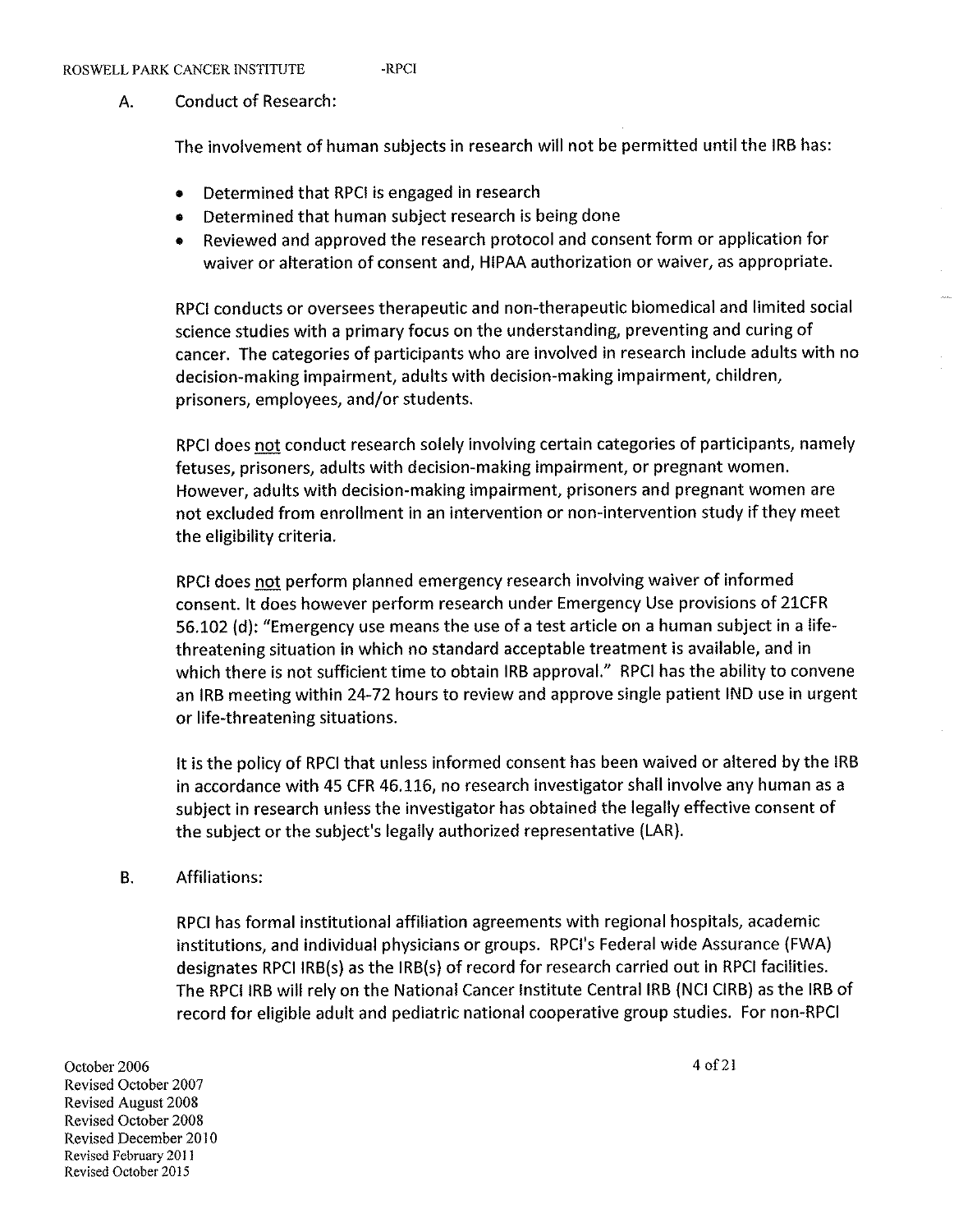institutions and investigators that are subject to RPCI's IRB and are governed by RPCI's FWA, an Authorization Agreement will be executed and followed.

RPCI is cognizant of its responsibility to assure that collaborative institutions perform required IRB/Ethics Committee reviews and have on file with OHRP appropriate assurance documents. RPCI investigators are required to submit approvals from off site IRBs/Ethics Committees, as well as any required administrative approval(s) for conduct of research at non-RPCI facilities. ORSP staff is responsible for communicating with investigators to assure that documentation is provided before a project may be initiated.

C. intra-lnstitutional Relationships:

> ORSP coordinates its activities and works collaboratively with other units and individuals within the institution and its affiliates to ensure research activities do not commence until the research has received all required approvals, and to ensure proper monitoring, o ersight, and reporting of research activities. The following units collaborate with the IRB:

# 1. CRS- Clinical Research Services:

Clinical Research Services (CRS) is a shared resource critical to the submission and implementation of research studies associated with Roswell Park Cancer Institute (RPCI). CRS staff work in collaboration with RPCI Investigators to provide oversight of the research process, the accrual of participants to research studies and the collection of a complete and accurate dataset. CRS also has collaborative relationships with RPCI Departments involved in the research process including Pharmacy, Radiology, Pathology, Laboratory Medicine, Marketing, Information Technology (IT), Decision Support and Finance.

CRS audits protocols for compliance and reports on a monthly basis to the IRB. Any significant protocol deviations or instances of non-compliance are monitored regularly this way.

# 2. IDS: Investigational Drug Service:

IDS is a shared clinical research resource managed in collaboration with Clinical Research Services and the Department of Pharmacy. IDS is responsible for all aspects of drug accountability and inventory maintenance including maintaining an accurate dispensing log and ordering, receiving, storing and returning investigational agents. All investigational agents are dispensed in accordance with the study documents and all applicable State and Federal laws. IDS collaborates with RPCI principal investigators and the assigned clinical research coordinators to

October 2006 Revised October 2007 Revised August 2008 Revised October 2008 Revised December 2010 Revised February 2011 Revised October 2015

5 of 21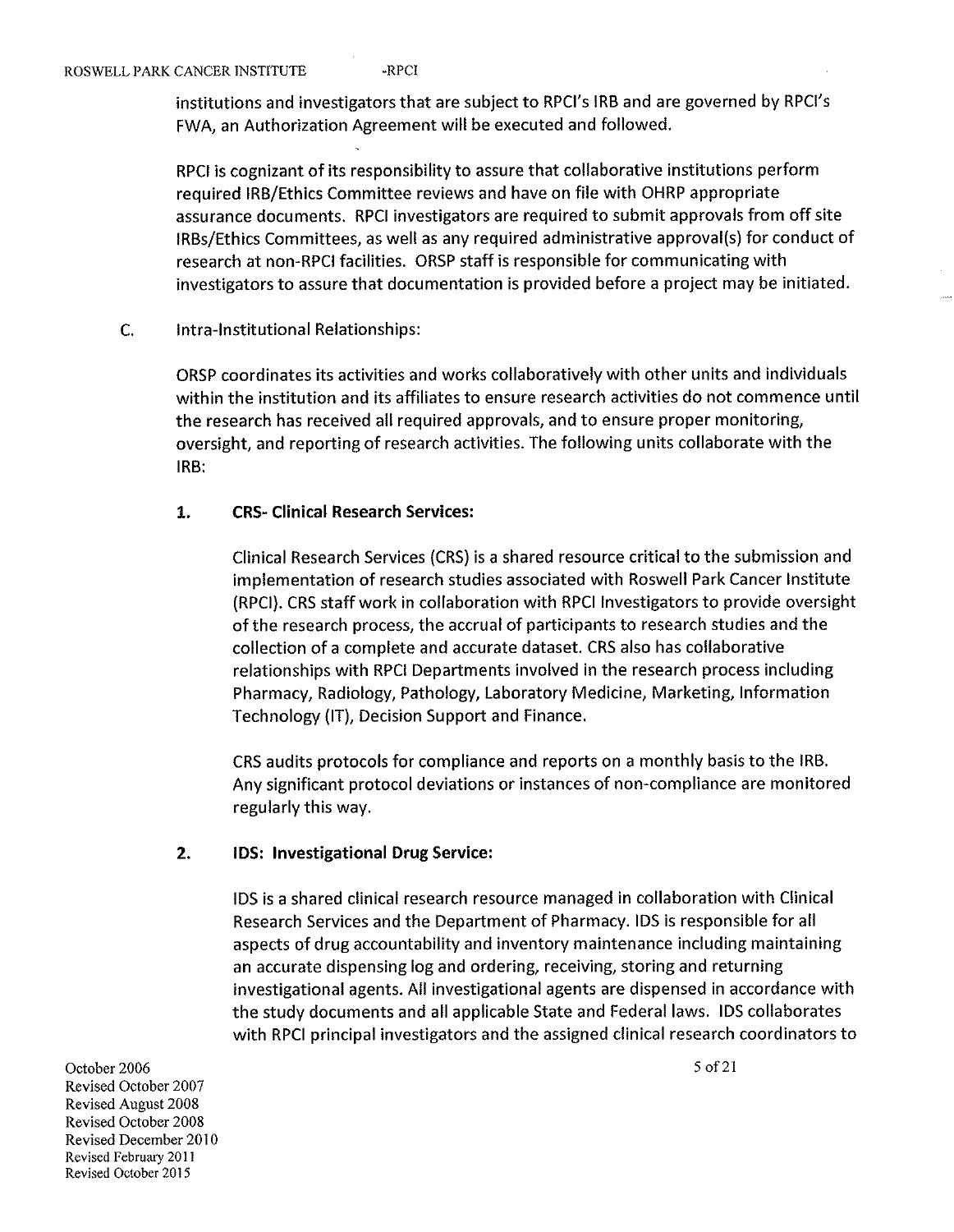prepare study specific pre-printed orders. IDS also works with RPCI investigators to assure that drug sections of the study are accurate and complete and that related implementation issues are resolved prior to study implementation.

#### 3. Phase 1 Committee:

The RPCI Phase 1 Committee is comprised of a multi-disciplinary team involved in the development and implementation of Phase I studies. The Committee meets to assess adverse events reported for patients enrolled in Phase 1 studies with the goal of ensuring patient safety and study integrity. Adverse events (AE's) meeting criteria for dose-limiting toxicity (DLT) are closely monitored for patient accrual purposes and protocol compliance. AE information and meeting minutes are submitted to the IRB for further review and action in a continuous review process.

# 4. DSMB: Data Safety Monitoring Board:

RPCI has a Data Safety Monitoring Board (DSMB) that reviews Pilot, Phase II and Phase III investigator initiated intervention studies annually or more frequently if indicated. The DSMB submits its recommendations and reports to the IRB for consideration and action.

### 5. HRI - Grant Administration Services:

The HRI Office is responsible for assisting faculty in the preparation and submission of research grant proposals and management of post award activities. RPCI's IRB provides for grant and protocol review to assure that there is an approved protocol to cover work proposed in the grant. HRI will be notified of any suspensions, terminations or closures of funded research projects.

#### 6. Conflicts of Interest Committee:

The IRBs review disclosures of financial conflicts-of-interest on a per study basis and also reviews recommendations from the Institutional Conflict of Interest Committee. Final approval of a study by the IRB is contingent upon lack of a financial conflict-of-interest or satisfactory management of the conflict.

# 7. HIPAA Compliance:

The IRBs review research protocols for HIPAA compliance. HIPAA forms and guidance are available to all researchers and are updated in collaboration with the RPCI Privacy Officer, who is responsible for Institutional compliance with HIPAA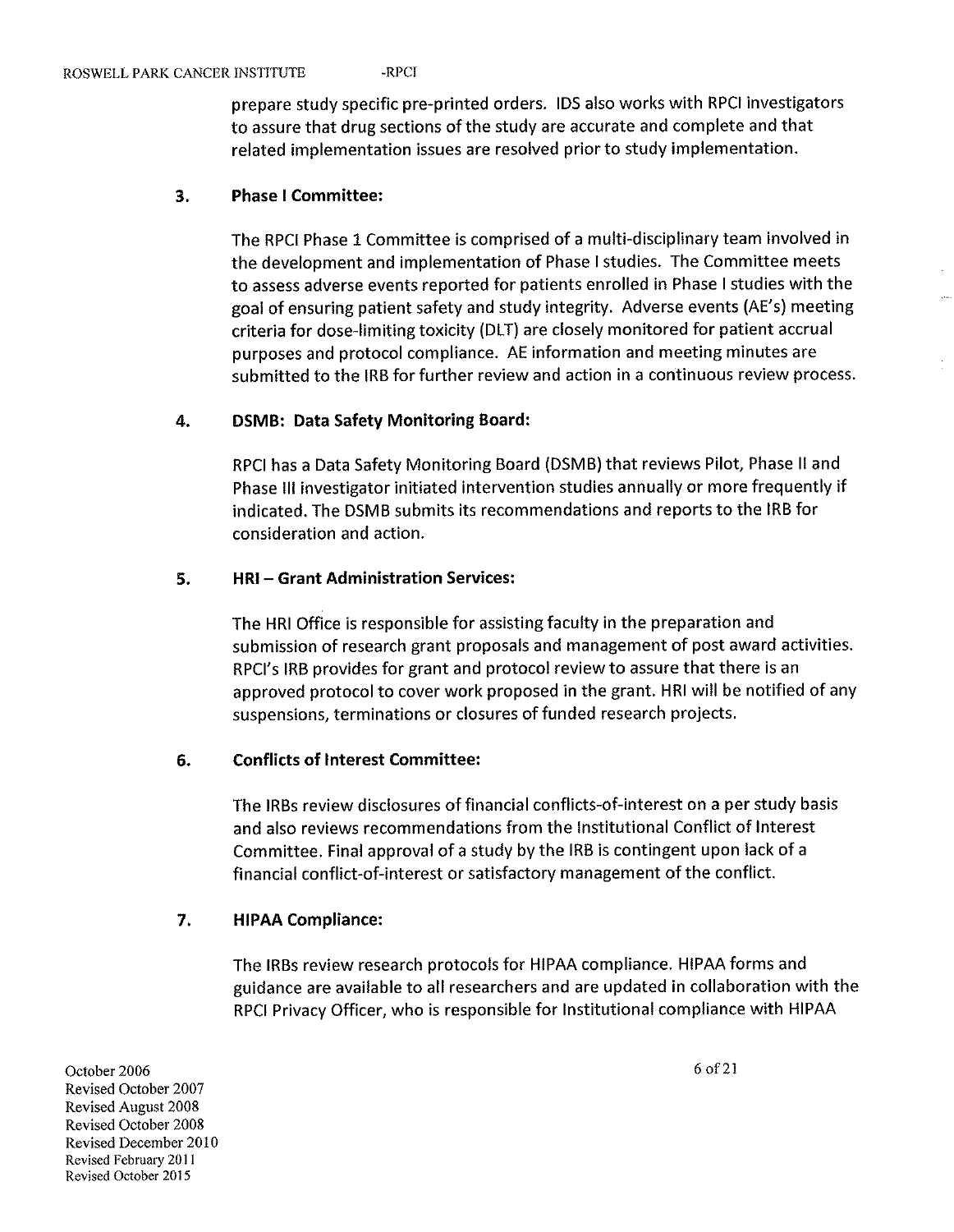regulations. IRB specialists consult with the Privacy Officer regarding any HIPAA research issues.

## 8. RPCI Biosafety Committee:

The RPCI Biosafety Committee (IBC) is responsible for ensuring that research involving recombinant DNA (rDNA), infectious agents, or other biohazardous materials is conducted in a manner that minimizes hazards and/or risks to participants, laboratory workers, the RPCI community and the community at large. The IRBs collaborate with the IBC on any human subject research involving rDNA. The IRBs will release the study contingent upon approval by the IBC approval, where necessary.

### 9. Corporate Compliance Department:

RPCI maintains a corporate compliance office that is responsible for enhancing overall organizational compliance with regulations. The Vice President (VP) of Corporate Ethics & ORSP, Institute Official (10) or designee works with the compliance office on any compliance issues that are other than protocol compliance related. Although the ORSP has an open door policy to address concerns or suggestions, these may also be communicated to the compliance officer.

#### IV. IRB Organization: ORGANIZATIONAL CHART

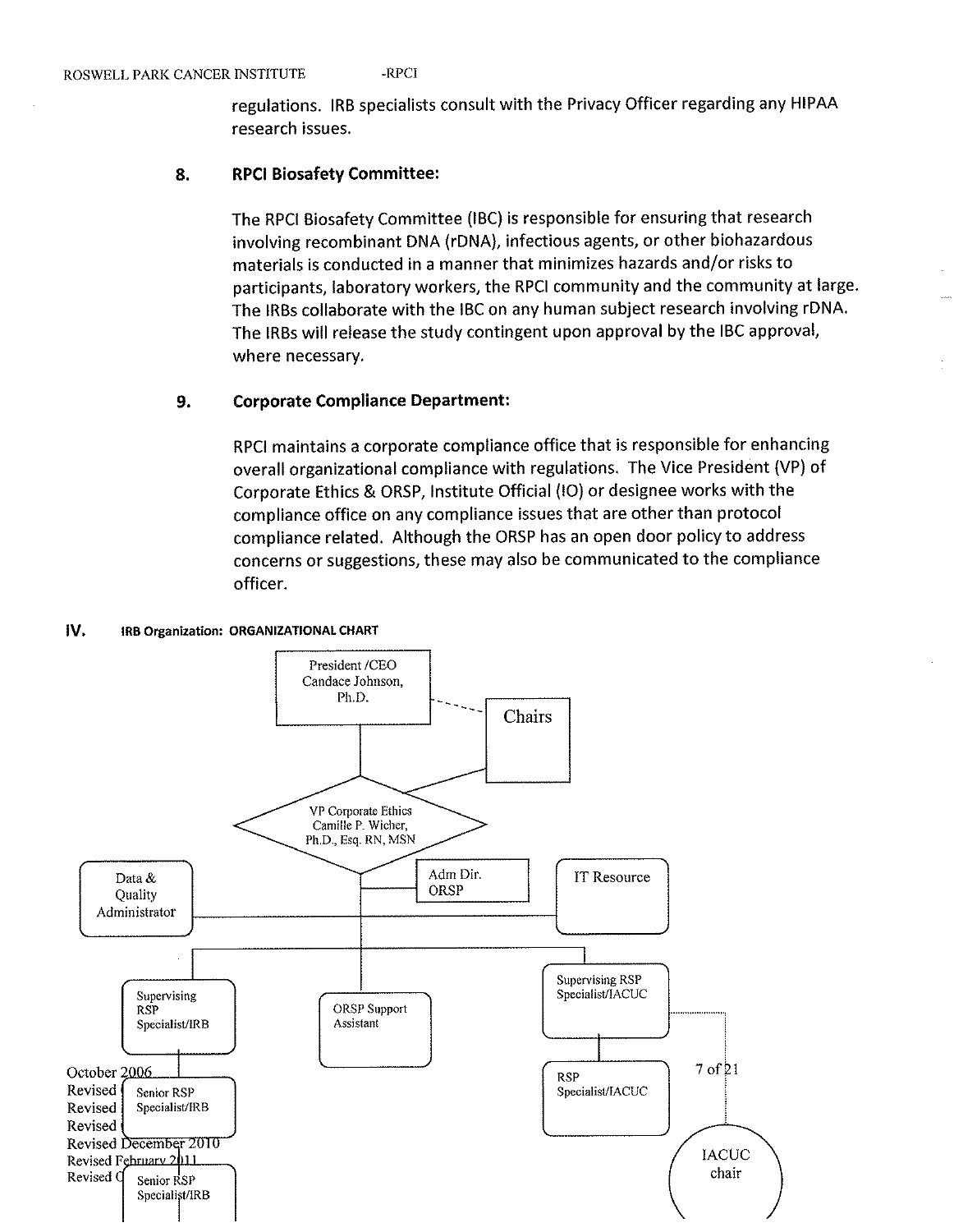- A. Institutional Official (10): The CEO/President of RPCI has designated the responsibility of Institute Official to the Vice President of Corporate Ethics & Research Subject Protections. The Institutional Official (10) has the specific responsibility and authority for overseeing the Office of Research Subject Protections (ORSP) and the human research subject protection program (HRSPP). The 10, in collaboration with the CEO, has the authority to establish the Institution's IRBs as well as to dissolve the operations of the IRBs.
- B. Vice President for Corporate Ethics & Research Subject Protections (RSP): The ORSP provides administrative oversight for the protection of research subjects. The VP for Corporate Ethics & RSP reports directly to the President/CEO. Responsibilities include but are not limited to: Keeping the CEO/President informed regarding issues related to the ORSP & IRB; Creating, establishing, and maintaining the policies and procedures for the ORSP in collaboration with the IRB Chairs and others as appropriate; Providing interpretation and application of federal regulations and institutional policies and procedures; Interacting with federal authorities (OHRP, FDA) concerning research subject protection issues; Assessing the ORSP's human resource needs and capabilities including the creation of new positions, support for ongoing staff development and annual evaluations of ORSP personnel; Setting standards for human subject research education requirements in collaboration with the IRB Chairs, IRB staff, and others, as appropriate; Ensuring the independence of the IRB, including the authority to act without undue influence; Preparing documents necessary to fulfill certain federal and/or State reporting requirements, as mandated in 45 CFR 46.103 and 21 CFR 56.113.
- C. Administrative Director for the Office of Research Subject Protections: The Administrative Director for the Office of Research Subject Protections reports directly to the VP for Corporate Ethics and Research Subject Protections. Responsibilities include but are not limited to: Keeping the VP informed regarding issues related to the ORSP & IRB; Assisting in creating, establishing, and maintaining the policies and procedures for the ORSP in collaboration with the VP, IRB Chairs and others as appropriate; Providing interpretation and application of federal regulations and institutional policies and procedures; interacting with federal authorities (OHRP, FDA) concerning research subject protection issues; Assisting in assessing the ORSP's human resource needs and capabilities including the creation of new positions, support for ongoing staff development and annual evaluations of ORSP personnel; Setting standards for human subject research education requirements in collaboration with the VP, IRB Chairs, IRB staff, and others, as appropriate; Assuring the independence of the IRB, including the authority to act without undue influence; Responsible for the day-to-day operations of the department and oversight of the staff; Preparing documents necessary to fulfill certain Federal and/or State reporting requirements, as mandated in 45 CFR 46.103 and 21 CFR 56.113.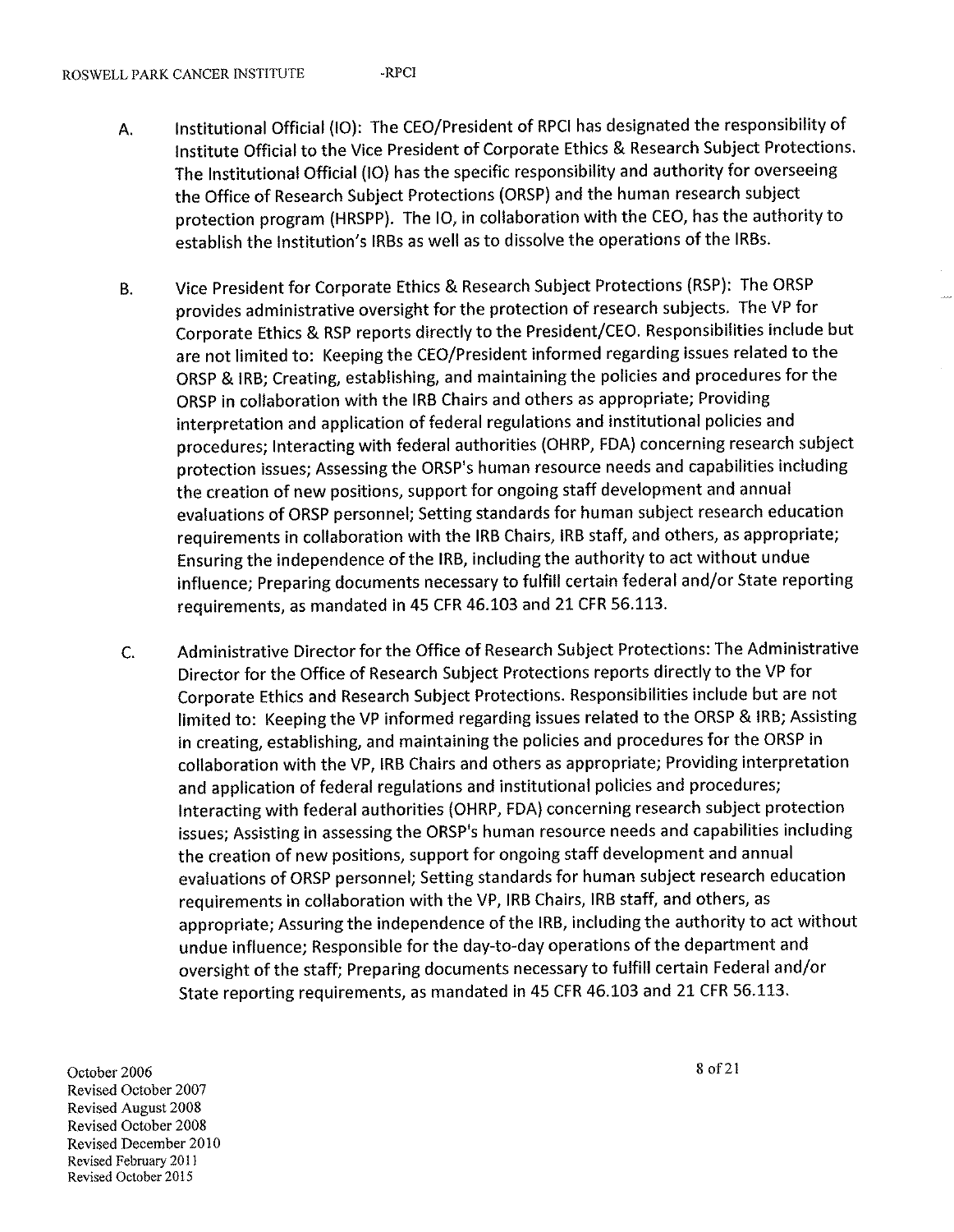#### ROSWELL PARK CANCER INSTITUTE -RPCI

D. IRB Chairs: The IRB Chairs/Co-chairs are responsible for assuring that the IRB operates in accordance with federal and state regulatory requirements governing IRB functions. The Chairs work with IRB members, the ORSP, and investigators to ensure that the rights and welfare of research participants are adequately and appropriately protected. The IRB Chairs routinely report to the ORSP but have direct access to the CEO as needed.

IRB Co-Chairs: The Co-Chair assumes the responsibility of the Chair in the Chair's absence, in instances when the Chair has a conflict of interest, or at the discretion of the Chair.

E. IRB Specialists: The primary administrative responsibility for the day-to-day operation of the IRB is with the individual IRB specialists. The IRB specialists work in collaboration with the Administrative Director and/or the VP of Corporate Ethics & ORSP or designee and IRB Chair(s) to manage the institutional review and approval process for all proposed research activities involving human subjects in order to protect their safety, rights, and welfare. The IRB specialists report to the VP of Corporate Ethics & ORSP or designee and IRB Chairs.

# V. Definitions:

#### A. Federal

"Research Involving human subjects" - means any activity that either:

- Meets the DHHS definition of "research" and involves "human subjects" as defined by DHHS; or
- ® Meets the FDA definition of "research" and involves "human subjects" as defined by the FDA.

Research - as defined by DHHS (45 CFR 46.102): "Research" means a systematic investigation design to develop or contribute to generalizable knowledge.

Research - as defined by FDA (21 CFR 50.3(c))- means any experiment that involves a test article and one or more human subjects and that either is subject to requirements for prior submission to the Food and Drug Administration under section 505(i) or 520(g) of the act, or is not subject to requirements for prior submission to the Food and Drug Administration under these sections of the act, but the results of which are intended to be submitted later to, or held for inspection by, the Food and Drug Administration as part of an application for a research or marketing permit. The terms research, clinical research, clinical study, study, and clinical investigation are deemed to be synonymous for purposes of FDA regulated research. (21 CFR 50.3(c) and 21 CFR 56.102(c)) (Note: Activities are subject to requirements for prior submission to the Food and Drug<br>October 2006 9 of 21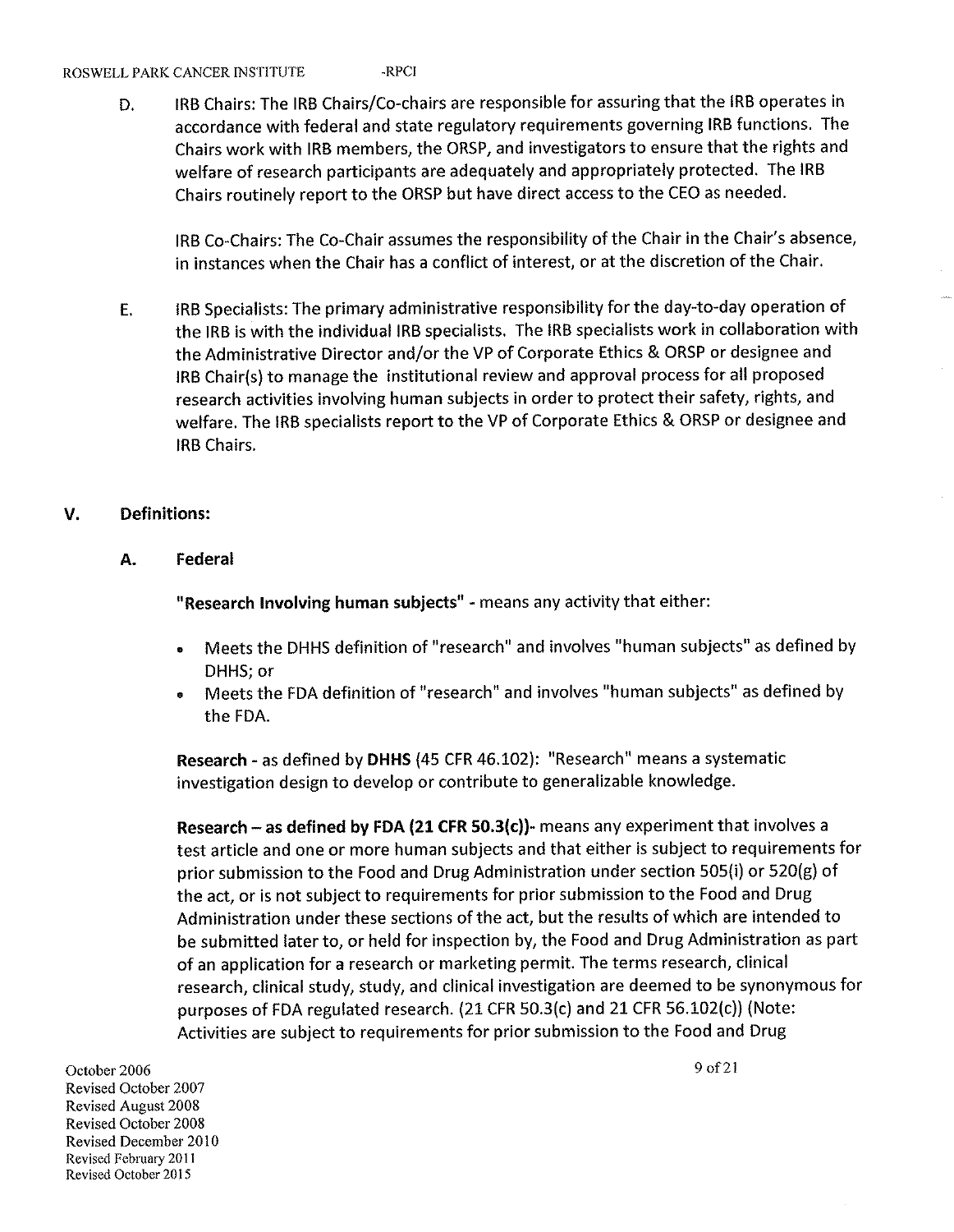Administration under section 505(i) or 520(g) of the FDC act when they involve any use of a drug or medical device other than the use of an approved drug or device in the course of medical practice)

Human Subject - as defined by DHHS: a living individual about whom an investigator ... conducting research obtains (1) data through interventions or interactions with the individual, or (2) identifiable private information.

"Human Subject" - as defined by FDA regulations means an individual who is or becomes a subject in research, either as a recipient of the test article or as a control. A subject may be either a healthy human or a patient. [21 CFR 50.3(g), 21 CFR 56.102(e)] A human subject includes an individual on whose specimen a medical device is used. [21 CFR 812.3(p)]

# B. New York State:

In addition to the federal regulations regarding human subject research, RPCI will also be compliant with NYS Public Health Law ARTICLE 24-A: PROTECTION OF HUMAN SUBJECTS" Sec. 2440 et. seq., which provides the following:

"Human subject" shall mean any individual who may be exposed to the possibility of injury, including physical, psychological or social injury, as a consequence of participation as a subject in any research, development, or related activity which departs from the application of those established and accepted methods necessary to meet his needs or which increases the ordinary risk of daily life including the recognized risks inherent in a chosen occupation or field of service.

"Human research" means any medical experiments, research, or scientific or psychological investigation, which utilizes human subjects and which involves physical or psychological intervention by the researcher upon the body of the subject and which is not required for the purposes of obtaining information for the diagnosis, prevention, or treatment of disease or the assessment of medical condition for the direct benefit of the subject. Human research shall not, however, be construed to mean the conduct of biological studies exclusively utilizing tissue or fluids after their removal or withdrawal from a human subject in the course of standard medical practice, or to include epidemiological investigations. No one except a researcher shall conduct human research in this state.

October 2006  $\frac{10 \text{ of } 2}{10 \text{ of } 2}$ Revised October 2007 Revised August 2008 Revised October 2008 Revised December 2010 Revised February 2011 Revised October 2015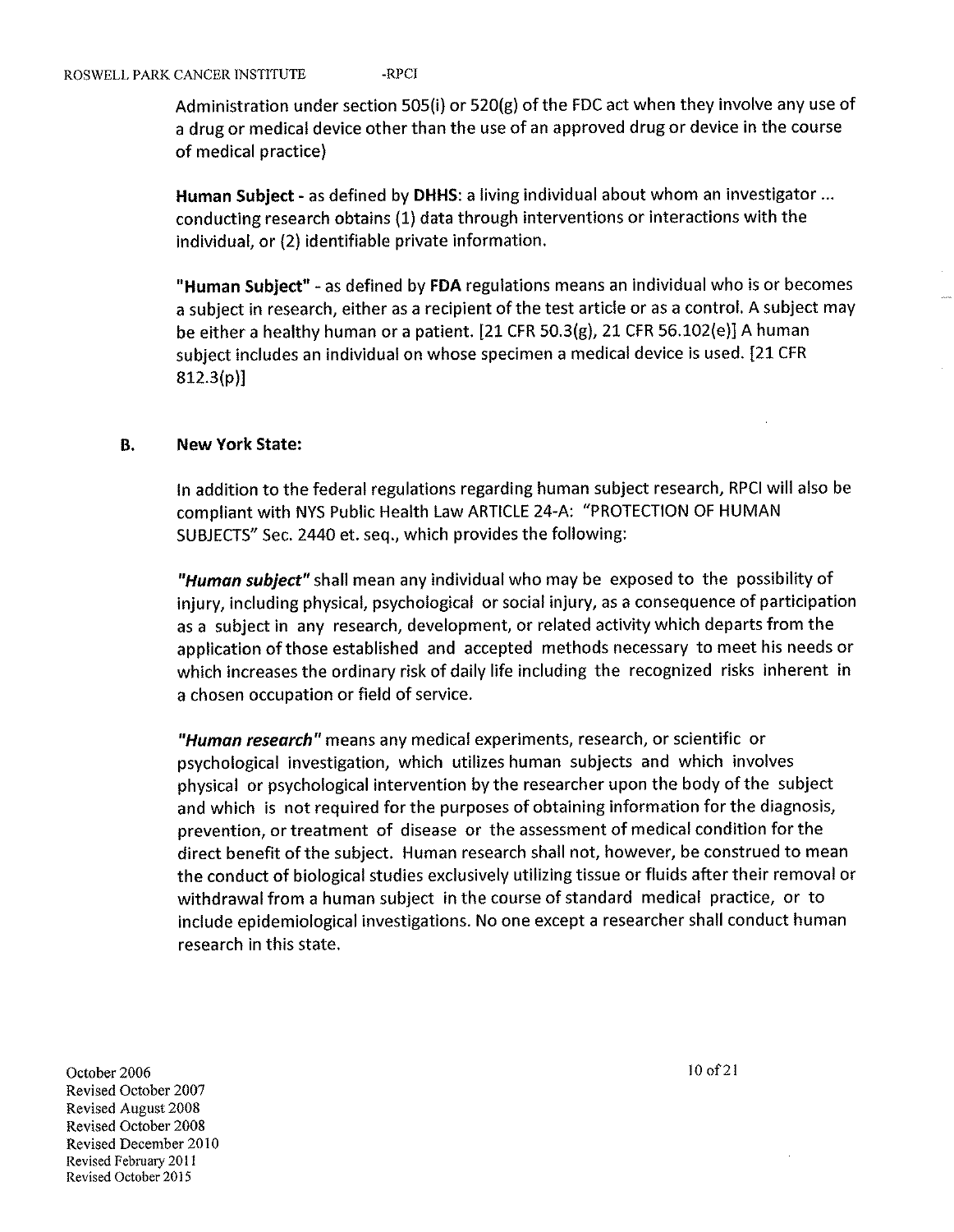# VI. SCOPE and AUTHORITY of the IRB:

As stated in the Federal Wide Assurance on file with OHRP, RPCI is guided by the ethical principles stated in the Belmont report and codified by the Department of Health and Human Services (DHHS) regulations at 45 CFR 46, and the FDA regulations in 21 CFR 50 and 56. RPCI adheres to the guidance provided by the Office of Human Research Protection (OHRP) and by the FDA as part of that commitment. Additionally, the Institutional Review Boards follow the organization policies that provide additional protections to studies involving vulnerable populations, (e.g. students, employees, decisionally impaired). This fundamental commitment to the protection of human subjects applies to all human subject research conducted by RPCI faculty members or staff. All projects which meet the definition of research and that involve human subjects will be reviewed by the IRB.

# A. Determination of Human Subject Research:

The determination whether a project qualifies as human subject research rests with the ORSP, in coordination with the IRB. The decision is based on whether the activity represents "research" and involves "humans" as participants (as defined in DHHS 45 CFR 46) and, when applicable, whether the activity represents a clinical investigation of a test article involving one or more humans as participants (as defined in FDA 21 CFR 50).

B. Determination of Human Subject Involvement:

Individual researchers shall not make a determination as to whether research will involve human subjects as defined in 45 CFR 46.102, 21 CFR 50, 21 CFR 56, and/or New York State Law. The ORSP in coordination with the IRB will review each project to determine if the research involves human subjects. When it is not clear whether the research involves human subjects, assistance will be sought from the IRB chair in making this determination. If it cannot be determined after review by the chair, then the research will be taken to the full board for a determination.

1. Definition of Research As It Applies to RPCI staff:

Research is defined by DHHS and FDA regulations as above and institute policy.

When an activity is research, or a clinical investigation as defined by the FDA, it is subject to review and approval by the RPCI Institutional Review Board (IRB) before the research may be undertaken. Investigators must seek IRB review for any human subject research, but RPCI does not require them to seek IRB approval for clinical practice activities, quality improvement activities or public health interventions.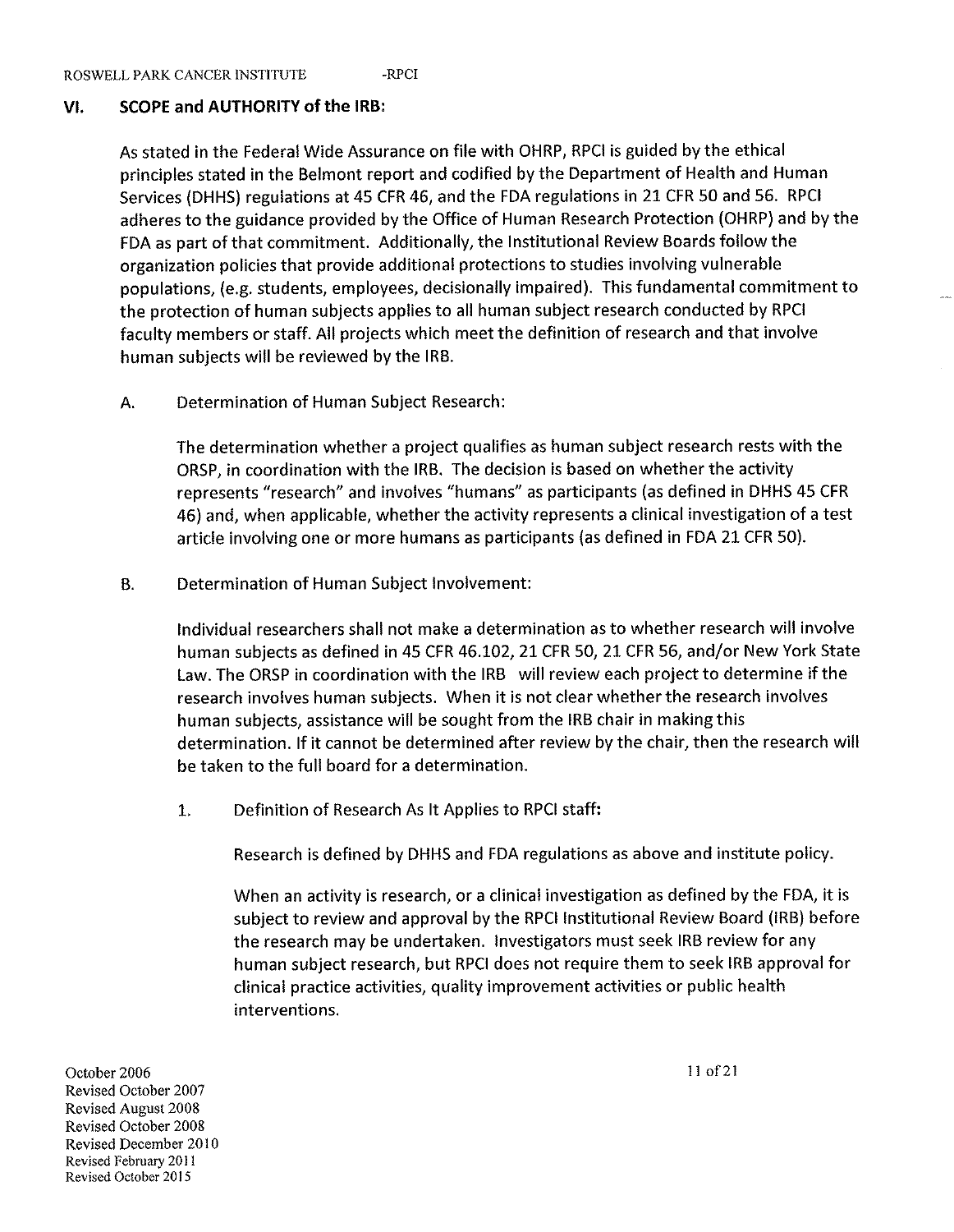#### ROSWELL PARK CANCER INSTITUTE -RPCI

Clinical Practice vs. Clinical Investigation  $\overline{2}$ .

> RPCI is aware that research conducted in an academic setting can often result in an overlap between clinical practice designed to take care of a specific patient's medical needs and clinical investigation designed to collect generalizable knowledge to advance standards of care. This distinction can be particularly confusing in clinic-based research where contact with patients and clinical investigators may extend over long periods of time.

> The Belmont Report is used as a reference. In that Report, the section entitled "Boundaries Between Practice and Research" makes the distinction between practice and research/clinical investigation clearer. All researchers are urged to review this document carefully.

3. Public Health Activities:

> RPCI recognizes that surveillance, emergency responses, and program evaluations do not meet the DHHS definition of research. These activities constitute public health activities the primary intent of which is to prevent disease in a particular population, to improve a public health program, or to provide emergency disaster relief. Therefore, these activities do not need IRB review.

4. Quality Improvement Projects:

> Data collection and analysis activities that are not intended to generate scientific knowledge, but rather are used as a management tool to improve the provision of services to a specific health care population are generally not considered research. These activities are not intended to have any application beyond the specific organization in which they are conducted. These activities are generally referred to as program evaluation, performance improvement or quality improvement.

> When the purpose of an activity is to assess the success of an established program in achieving its objectives and the information gained from the evaluation will be used to provide feedback to improve that program, the activity is not research. The evaluation is a management tool for monitoring and improving the program. Information learned has immediate benefit for the program and/or clients receiving the program or services. When the quality improvement involving human participants is undertaken to test a new, modified, or previously untested intervention, service, or program to determine whether it is effective and can be used elsewhere, the activity may be research. The systematic comparison of standard or non-standard interventions involving human participants is research.

October 2006 Revised October 2007 Revised August 2008 Revised October 2008 Revised December 2010 Revised February 2011 Revised October 2015

12 of 21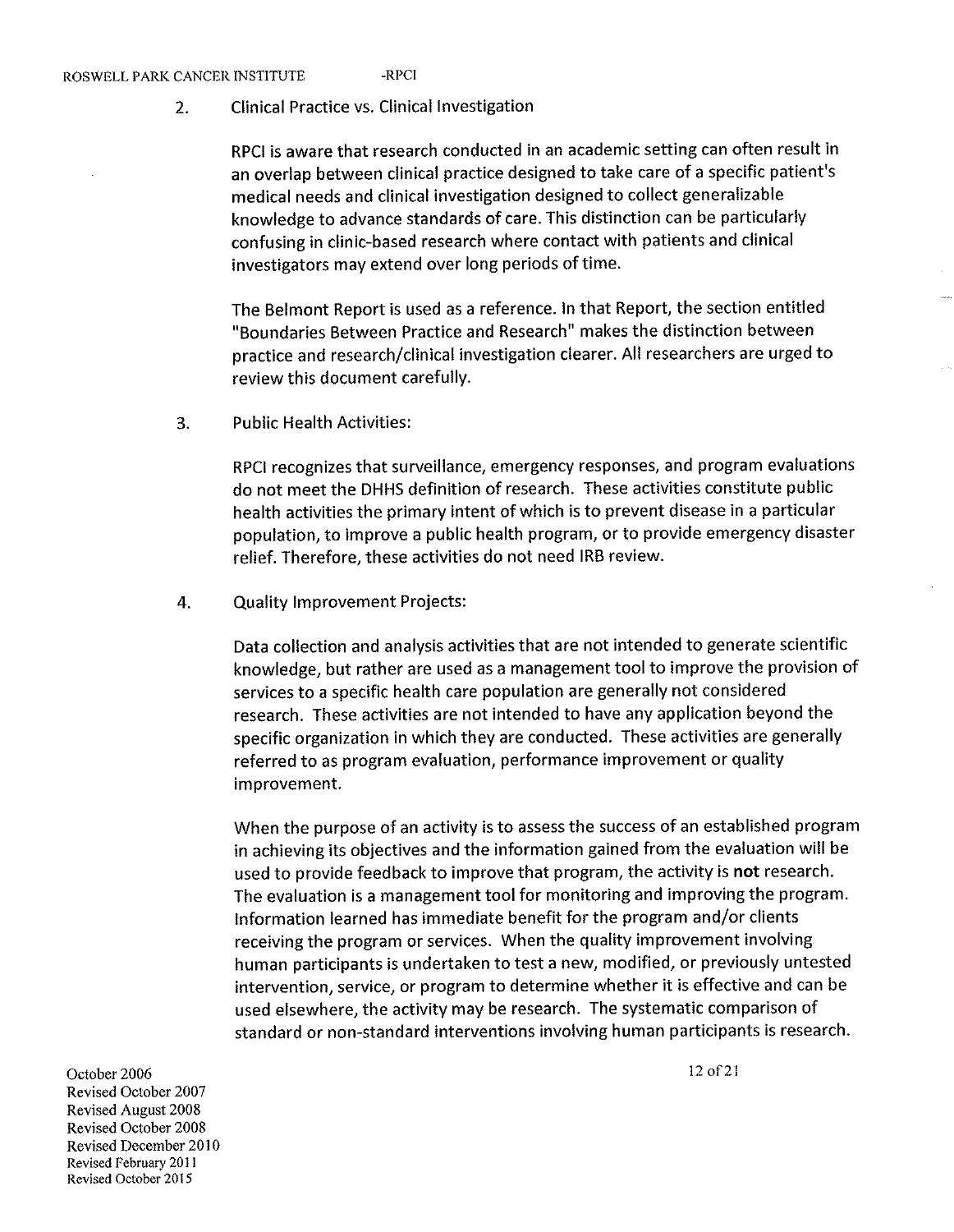It is often difficult to distinguish QA/QI activities and research activities, especially when data analysis after implementation of a QA/QI activity will occur. It is possible that the same project may have both QA/QI and research components.

Prospective collection of identifiable patient or subject-level data for future research is considered human subjects research, regardless of whether the institution that collects the data will de-identify the data before analysis at RPCI. Such projects must be submitted to the IRB for review. Funding applications submitted to support QA/QI activities with a subsequent research component will be reviewed by the ORSP to assure that participating sites have an OHRP approved assurance on file.

5. Determination of exemption eligibility:

Using exemption criteria specified 45 CFR 46.101, the Vice President for Corporate Ethics, Administrative Director or designee shall determine whether research that does involve human subjects is exempted from IRB review and oversight under DHHS regulations. When it is not clear whether the research is exempt, assistance will be sought from the IRB chair in making this determination. If a determination cannot be reached, the protocol will be reviewed at the full board for a determination.

# Vli. INSTITUTIONAL REVIEW BOARD (IRB):

- A. Establishment of IRB RPCI's IRB(s) has been established to review all research involving the use of human subjects. IRB members are appointed by the CEO, in consultation with or delegated to the Vice President for Corporate Ethics/Research Subject Protection with input from the IRB chairs. Appointments and reappointments are generally for three-year staggered terms. The CEO shall also designate a faculty/staff member as chair. If possible, the chair shall be an experienced member of IRB.
- B. IRB membership requirements: The IRB shall be comprised of members from diverse backgrounds, such as humanities, science, medicine, other health care disciplines as well as lay people, to promote complete and adequate review of research activities covered by this assurance; and it shall include the range of professional competence necessary to review the specific research activities that will be assigned to it. In appointment of members to IRB, consideration will be given to individuals who have an understanding of and sensitivity to research, to the research process, and to ethical considerations in research.

The IRB shall be sufficiently qualified through the experience and expertise of its members, the diversity of their backgrounds, and their sensitivity to community attitudes, to promote respect for its advice and counsel in safeguarding the rights and welfare of<br>October 2006 13 of 21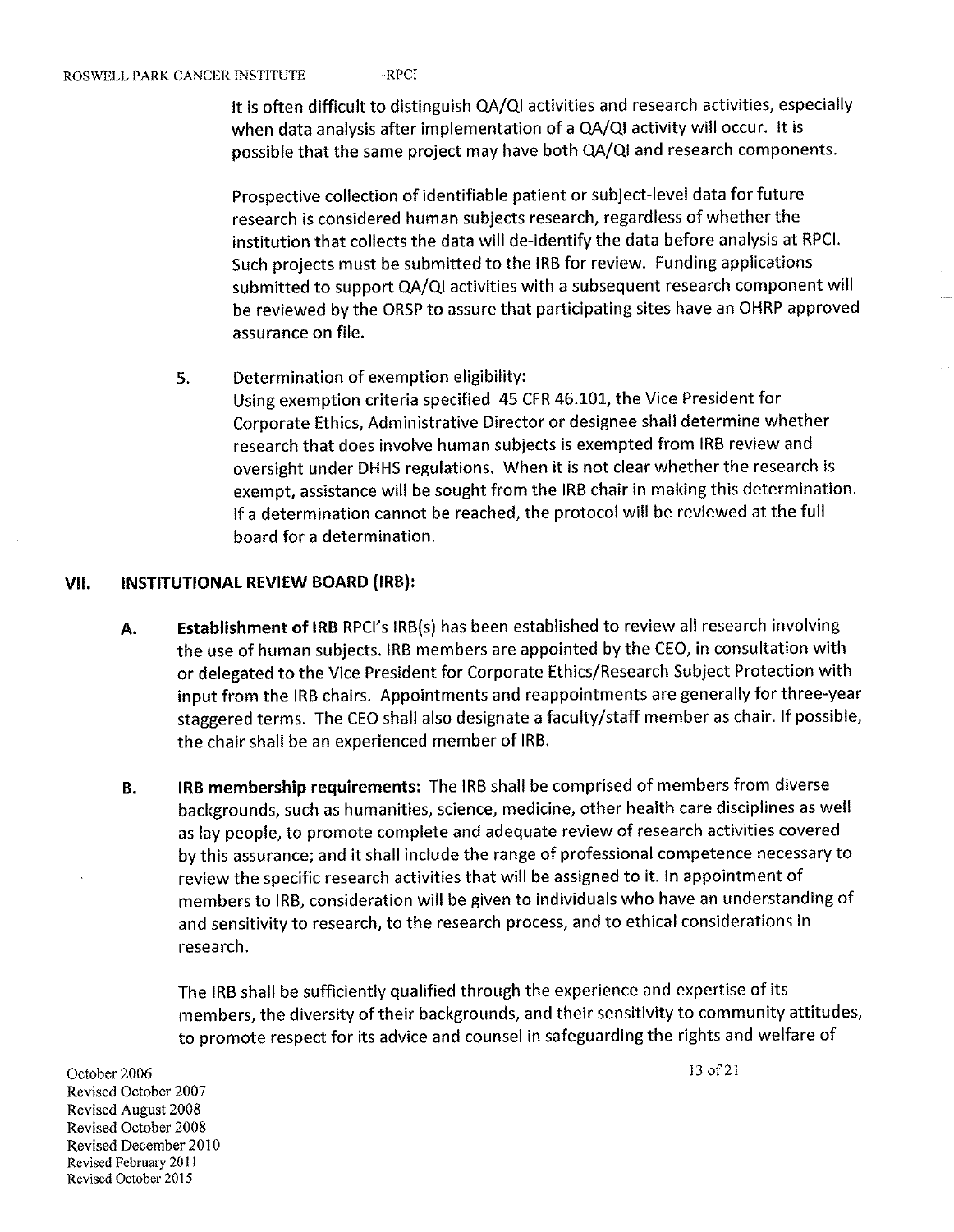#### ROSWELL PARK CANCER INSTITUTE -RPCI

human subjects. The IRB shall include both male and female members, members representing a variety of professions, and at least one member whose primary expertise is in a non-scientific area; for example: lawyers, ethicists, and members of the clergy.

The IRB shall include at least one member who is neither affiliated with the institution nor art of the immediate family of a person affiliated with the institution. The IRB shall include, whenever possible, members who have as a special concern the welfare of vulnerable subjects (e.g., prisoners, children, individuals institutionalized as mentally disabled, etc.). When such expertise is not held by board members, appropriate consultants will be invited to participate in the research review as needed. Names and qualifications of the members of IRB are kept in accordance with 45 CFR 46.103 (b) (3).

C. Education IRB Staff, Members and Chairs are required to complete IRB member training through Citi every three years (beginning 2016). Compliance with this requirement is verified at the time of annual IRB member self- assessment. IRB staff member training is monitored at the time of annual evaluations. Members failing to complete training may be removed.

The Office of Research Subject Protection has a variety of materials and publications and conducts intermittent education programs dedicated to help RPCI Staff and volunteers

Upon joining the IRB members are given a copy of the OHRP Guidebook, the Belmont Report, IRB member Handbook, (Robert Andur, MD). ,The RPCI, Internal IRB Website to access policies and procedures, forms and other information pertinent to the IRB

#### D. IRB review and approval of research:

The IRBs have the authority to:

- 1. Approve, require modifications to secure approval, or disapprove, ail human subjects research activities overseen and conducted by the organization.
- 2. Suspend or terminate approval of research that is not being conducted in accordance with the IRB's requirements or that has been associated with unexpected serious harm to participants.
- 3. Observe, or have a third party observe, the consent process.
- 4. Observe, or have a third party observe, the conduct of the research.

Officials of RPCI may not approve research if it has not been approved by the IRB. Officials of RPCI may disapprove research that has been approved by the IRB.

Conflict of Interest: IRB members cannot participate in the review of any protocol where the member has a conflict of interest.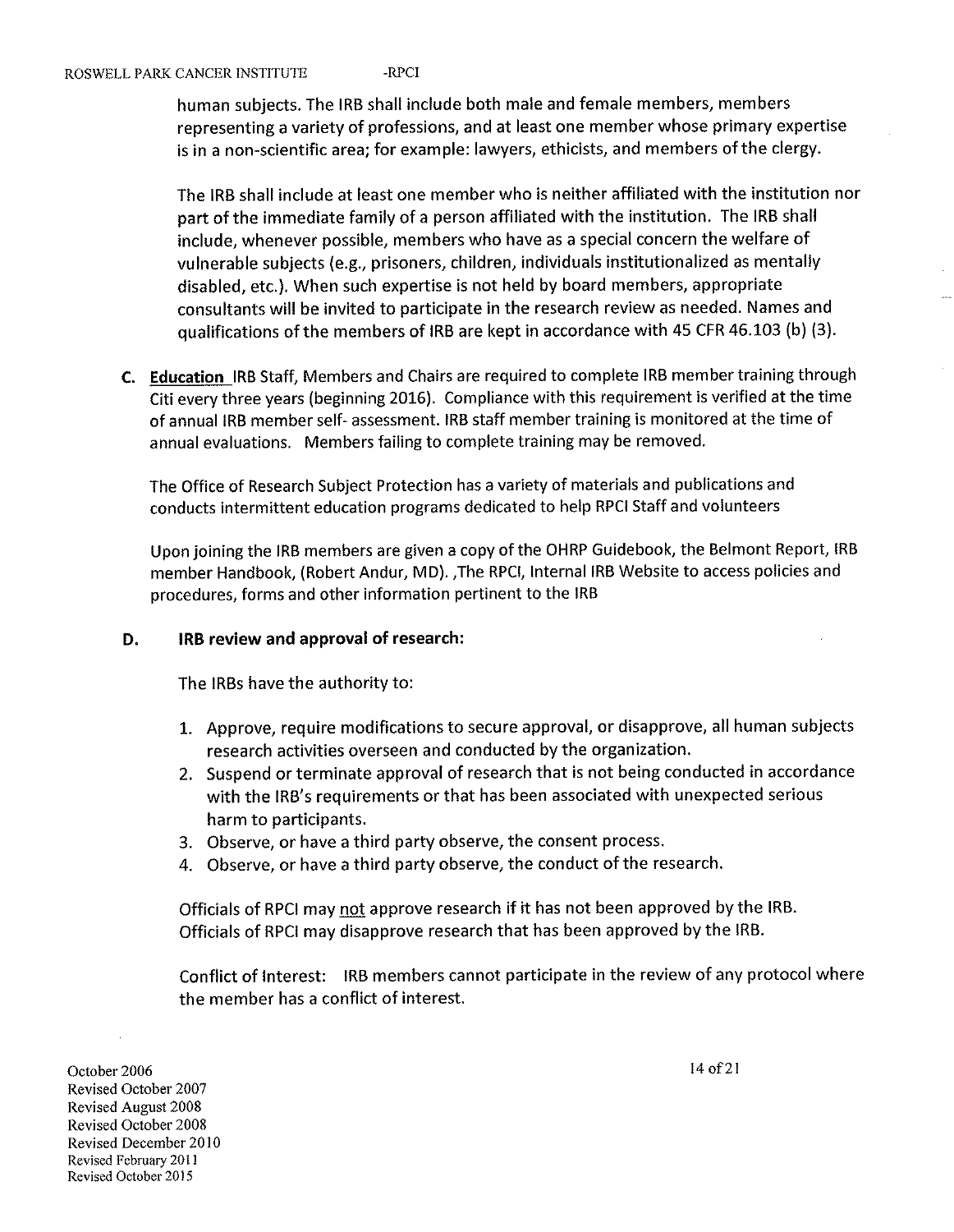#### ROSWELL PARK CANCER INSTITUTE - RPCI

RPCI may rely on other organizations to provide IRB review. Such reliance shall be documented in written IRB review agreements, and the terms of the agreements shall be reflected in the Organization's assurance documents, as applicable.

#### E. Informed Consent:

It is the policy of the Organization that no one may involve a human being as a participant in research or in a clinical investigation unless the investigator has obtained IRB approval and, when required by the IRB, that person's legally effective informed consent. The IRBs may alter or waive the requirement of consent under the Department of Health and Human Services (DHHS) regulations governing human subject research [46.116(c)], but may not waive consent for studies regulated by the Food and Drug Administration (FDA) unless the subject is in a life-threatening condition and criteria under 21 CFR 50.23 or 50.24 are met. If the participant is an adult who is unable to consent for him/herself, the investigator must describe the process of evaluating the individual's capacity to provide consent, and if that capacity is lacking in a subject, must obtain informed consent from a legally authorized representative in accordance with federal and state law. If the participant is a minor, the investigator must describe the consent/assent process in accordance with federal and state law

The IRB determines that any significant new findings that arise from the review process and that might affect participants' willingness to continue participation are provided to participants.

# E. Authority to suspend or terminate approval of research:

The IRB has authority to suspend or terminate approval of research that is not being conducted in accordance with IRB's decisions, conditions, or requirements or that has been associated with unexpected serious harm to subjects. When approval has been suspended or terminated, research shall stop until such time that IRB has determined that it's requirements have been met. Suspension or termination of IRB approval shall be accompanied by a statement of the reasons for IRB's actions and shall be reported promptly to the CEO or designee and, where required, to the DHHS/OHRP and the FDA.

# F. IRB Findings and Special reporting requirements and procedures:

The Office of Research Subject Protections reports IRB activities and decisions regarding Initial review, continuing review and amendments on a monthly basis to the Medical Staff Office. IRB vote, determinations and deliberations are not included in this report. The 10 has access to all IRB minutes. has access to all IRB minutes.<br>October 2006<br>Parised Ottober 2007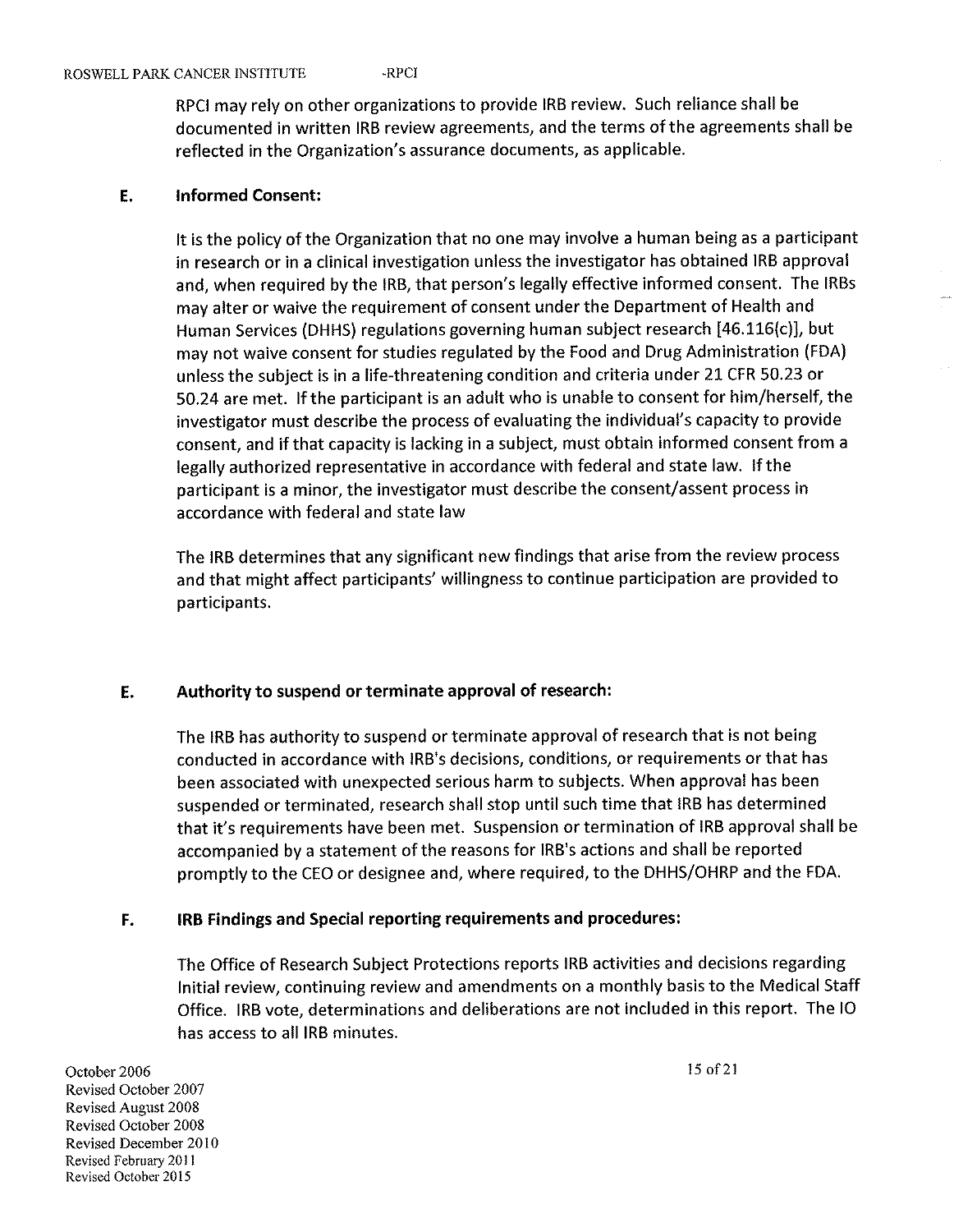RPCI has the responsibility to report unanticipated problems involving risk to subjects or others, serious or continuing non-compliance, and suspension or termination of approved research under, to the appropriate agencies. The Institutional Official (10) is authorized as the individual who will submit reports when an Institutional Review Board (IRB) has made a determination under the three cited policies. In cases where the IRB and/or 10 determine that additional information is required before submitting a final report, a preliminary report may be made to the appropriate officials, supporting federal agency (as applicable), OHRP, and FDA (as applicable), within one month of the IRB's determination.

A draft preliminary or final report will be prepared for review by the 10. The draft report will contain the following information:

- The nature of the event
- The findings of the organization
- The actions taken by the organization and IRB, including plans to protect the rights and welfare of the participants
- The reasons for the organization's and IRB's actions
- The plans for continued oversight or investigation or action.

Once the 10 has reviewed the final report, and made a determination if the event is to be reported to an outside agency governing the research, the 10 will send written report back to the IRB responsible for oversight of that study, indicating the result of 10 review.

Reports will be submitted to the OHRP in all cases; to FDA, if the research is regulated by FDA; and to other agencies that are signatories to the Common Rule [1], if the research is conducted, funded or overseen by that agency. A copy of the report will be sent to the reviewing IRB, Grants Management Office if the project is funded by an outside sponsor, Risk anagement (if applicable), and the Principal Investigator (PI). The 10 may determine the report should be provided to the Director of the Department in which the PI is appointed as faculty. If the event involves unauthorized use, loss, or disclosure of PHI, a copy will be sent to the HIPAA Privacy Officer. If the 10's response is not immediately received, ORSP staff will follow up with the 10 every 5 working days until received.

No report will be submitted to regulatory agencies when the research is sponsored. It is the Pi's responsibility to report to the Sponsor and submit back to the IRB their determinations..

#### G. Records:

IRB shall prepare and maintain adequate documentation of IRB activities. A detailed description of these records can be found in HRP-071, 072, 073

# H. Institutional policies and procedures: **H.** Institutional policies and procedures:<br>October 2006 16 of 2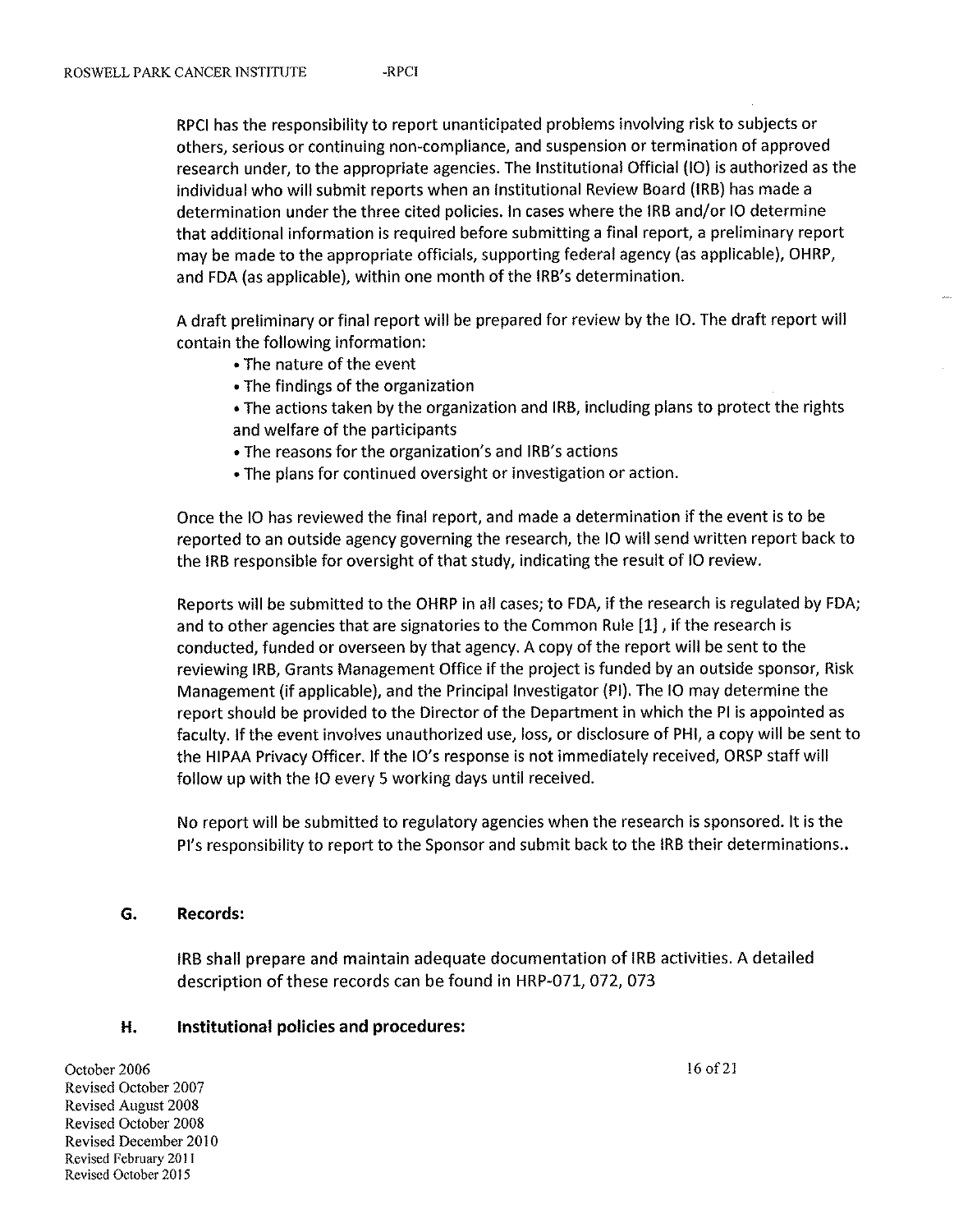IRB is responsible for reviewing, developing, and/or proposing changes in institutional policies and operational procedures to assure the IRB is meeting the requirements of the Federal Wide Assurance for the Protection of Human Subjects.

### I. Protocol Designation And Review Procedures:

There are three designations for review of research protocols involving human subjects: 1) exempt; 2) expedited review; and 3) full review by IRB.

1. Receipt of proposals:

All research protocols shall be received by the ORSP and reviewed by the IRB specialists to assign an initial review category. The IRB specialist, using federal and state review criteria, determines whether the research protocol meets the criteria for an exemption or expedited review or a full committee review. Exempt protocols are then pre-reviewed by the IRB specialist and prepared for review by the VP of Corporate Ethics/RSP or designee.

2. Determination of review procedures:

If the VP of Corporate Ethics/RSP or designee concurs that the research project falls within the exempt category (Policy 202.6), it need not be submitted for further IRB review. If the exempt study is approved, it is processed by the IRB specialist. The approved exempt study is reported at the next IRB meeting.

If a determination is unable to be made by the VP of Corporate Ethics/designee, then the research project will be forwarded to the IRB Chair to review to determine if it qualifies for an exemption under the regulations. If the Chair cannot render a determination, then the proposal will be scheduled for review by the full committee.

Protocols that do not meet the exemption criteria are pre-reviewed by the IRB specialist to determine whether the research meets the criteria for an expedited review or a full committee review. If the research meets the criteria for expedited review (see (3) below), it is forwarded to an approved reviewer for determination of approval. All other protocols are prepared for full board review (see (4) below).

The full IRB board shall be informed of research protocols which have been approved under the exempt review procedure at the next board meeting. At the convened IRB meeting, any member may request that a protocol found to be exempt be reviewed by the full IRB. If such a review is requested, decisions

October 2006<br>
Povieced October 2007 Revised October 2007 Revised August 2008 Revised October 2008 Revised December 2010 Revised February 2011 Revised October 2015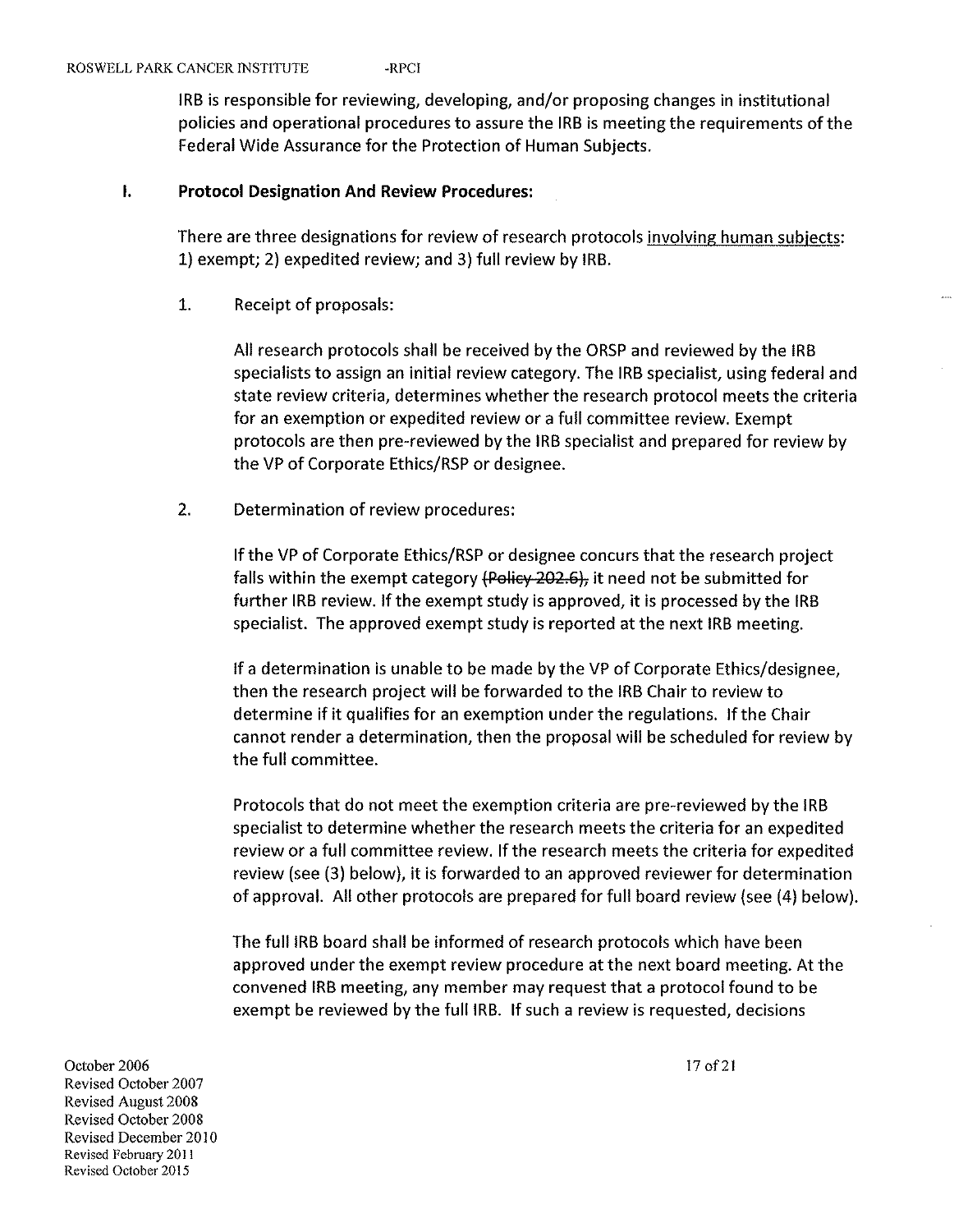reached at the full IRB meeting shall supersede any decision made through the exempt review.

3. Expedited review:

> Expedited review shall be conducted by IRB chair, co-chair or designee(s). Eligibility of some research for review through the expedited procedure is not intended to negate or modify the policies of RPCI or the requirements of 45 CFR 46 or 21 CFR 50.

The IRB may use the expedited review procedure to: 1} review minor changes in previously approved research during the period for which approval is authorized. 2.) review research that involves no more than minimal risk to the subjects and in which the only involvement of human subjects is in one or more of the categories specified in 45 CFR 46 and 45 CRF 46.110

An expedited reviewer may approve that research or refer the research protocol to the full committee for review. The full IRB board shall be informed of research protocols which have been approved under the expedited review procedure at the next board meeting. At the convened IRB meeting, any member may request that a protocol approved under the expedited review procedure be reviewed by the full IRB. If such a review is requested, decisions reached at the full IRB meeting shall supersede any decision made through the expedited review.

4. Full review:

Research protocols scheduled for review shall be distributed to members of IRB prior to the meeting. Requests for information from investigators will be made prior to the meeting, whenever possible, in order to facilitate action on a proposal. When it is determined that consultants or experts will be required to advise IRB in its review of a protocol, the research protocol shall also be distributed to them prior to the meeting, if at all possible.

The IRB shall conduct initial and continuing reviews of research at timely intervals. Continuing reviews may not be less than annual and may be more frequent if the IRB has determined them to be higher risk. The IRB shall determine which projects require review more often than annually.

A simple majority of membership on the IRB constitutes a quorum and is required in order to convene a meeting for the review of research protocols. One member of that quorum must represent non-scientific research concerns. For a research

October 2006 Revised October 2007 Revised August 2008 Revised October 2008 Revised December 2010 Revised February 2011 Revised October 2015

18 of 21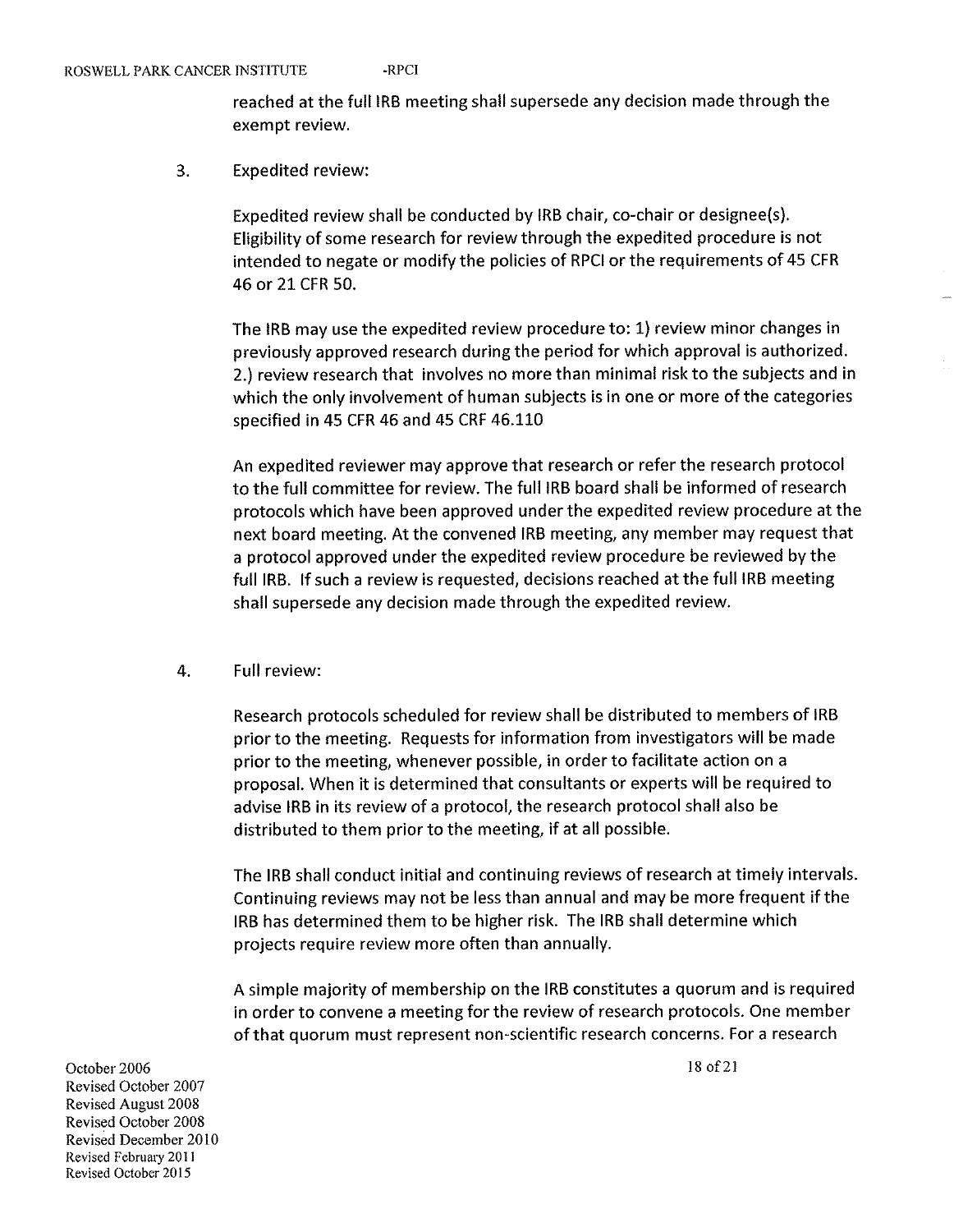protocol to be approved, it must receive the approval of a majority of those members present at the convened meeting. Protocols are approved, approved with specific conditions, deferred or disapproved at convened meetings of IRB.

Regulations in 21 CFR 312 and 812 for research on investigational new drugs or significant risk devices will be followed where applicable.

5. Notification of IRB decisions:

The IRB shall notify PI's in writing of IRB decisions, conditions and requirements in a timely fashion. The Pi shall be provided with reasons for a decision to defer or disapprove a research protocol and provide an opportunity for the PI to respond.

6. Appeals Process:

Notification of intent to appeal will be made to IRB chair who will then make arrangements for the PI submit supplemental information and/or to argue the case before the full board. Such an appeal will contain reasons by the investigator for appealing the decision(s) of IRB. If the board rejects the appeal, this decision shall be final.

### J. Notification of Suspension or Termination of Previously Approved Research:

Federal regulations grant the IRB authority to suspend or terminate approval of research that is not being conducted in accordance with IRB requirements or federal regulations governing research or that has been associated with unexpected serious harm to subjects. Suspensions and terminations represent an action by the IRB to temporarily or permanently withdraw approval for some or all research procedures. Such actions will be reported to the appropriate organizational officials and the appropriate regulatory agencies.

#### K. Notification of Expiration of IRB Approval:

If the investigator has not submitted a completed continuing review application or a study closure/termination form to the IRB by the expiration date of the study approval, the IRB will notify the investigator that IRB approval has expired. This expiration is automatic; the IRB notification is a courtesy to the PI. The notification shall include a reminder that no human subject research activities may be conducted until IRB approval is obtained. For therapeutic studies where subject safety is a concern, federal regulations allow some flexibility towards the continued treatment for currently enrolled subjects and the IRB will review the research to determine if currently enrolled subjects will be allowed to continue on the therapy for best interest or safety reasons. However, no new<br>October 2006 19 of 21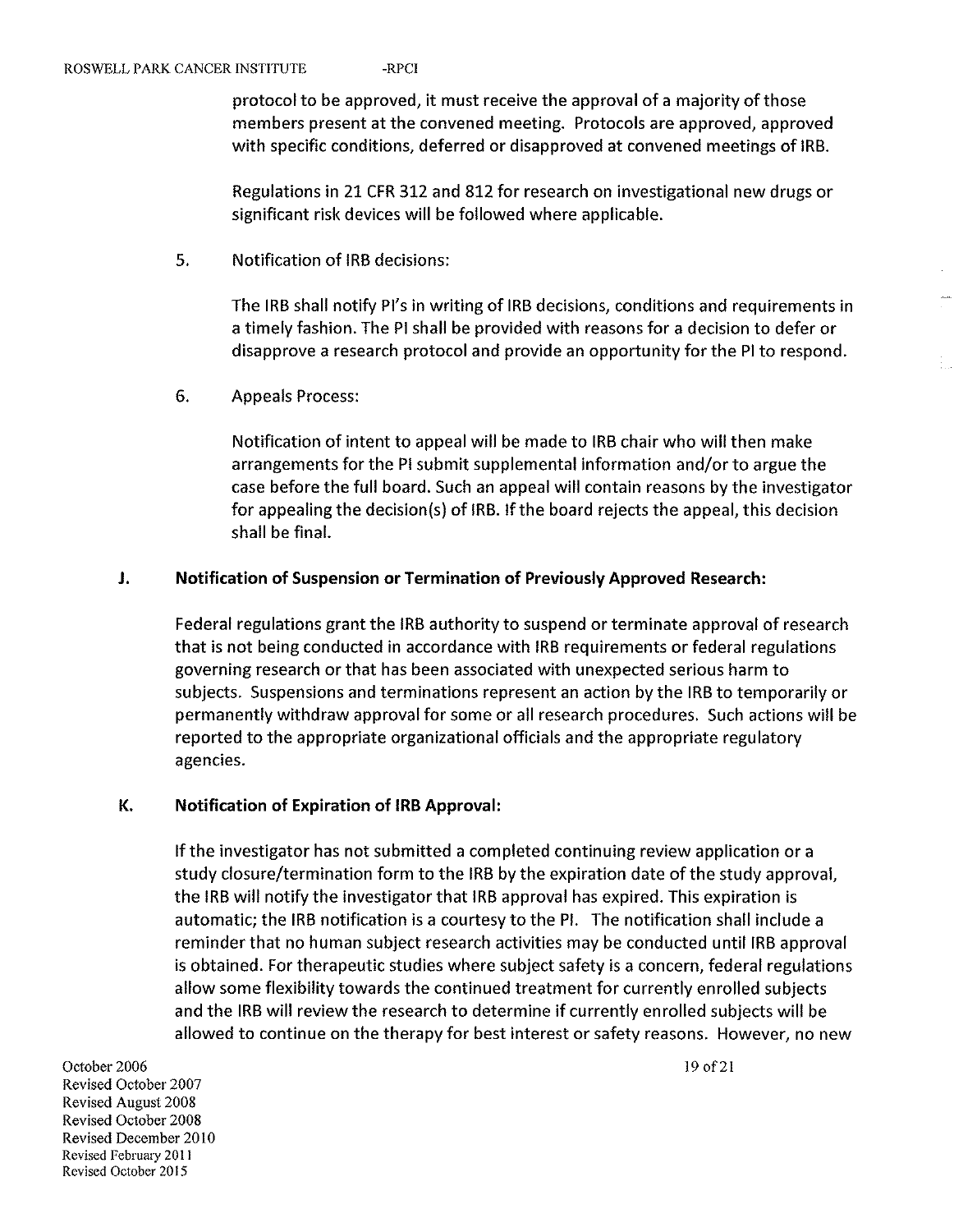subjects may be contacted, recruited, or enrolled in the study until the investigator obtains current IRB approval.

In cases of externally funded research projects, the sponsor will be notified of the expiration of IRB approval, as appropriate. Once a study has been closed due to expiration of approval, it must be resubmitted for review and approved before any further research may continue. The IRB, at its discretion, may re-approve a study without a new full board review, if it is in the participants' best interest.

#### L Notification of Determination that the Project is Not Human Subjects Research:

If the ORSP determines that a project does not qualify as human subject research the investigator will be notified of the basis for the determination; the regulations that permit this determination; and, any other information as appropriate. The IRB administrative staff will issue a determination of non-human subject research to the PI.

### VHi. investigator Responsibilities

- A. Primary/Principal investigators shall be responsible for complying with all federal and state regulations for conducting research in addition to all IRB policies, decisions, conditions, and requirements.
- B. Each PI is responsible for obtaining legally effective consent in accordance with 45 CFR 46.116 and 21 CFR 50 and as directed by the IRB and for assuring that no human subject will be involved in the research prior to obtaining consent.
- C. Pi's shall be responsible for assuring that informed consent is documented by the use of a written consent form approved by IRB and signed by the subject or by the subject's legally authorized representative, unless this requirement is specifically waived by IRB. PI's shall assure that each research participant is given a copy of the consent form.
- D. Shall keep all research records and IRB approved documents for a minimum of three (3) years after the termination of the study, or longer if required.
- E. Pi's are responsible for reporting promptly to the IRB any injuries to human subjects and any unanticipated problems that involve risks to human research subjects or to others.
- F. Pi's are responsible for reporting promptly to IRB proposed changes in research activity. Changes in research during the period for which IRB approval has already been given shall not be initiated by research investigators without IRB review and approval, except to eliminate apparent immediate hazards to participants. Changes in approved research initiated without IRB approval to eliminate apparent immediate hazards to the<br>October 2006 2007